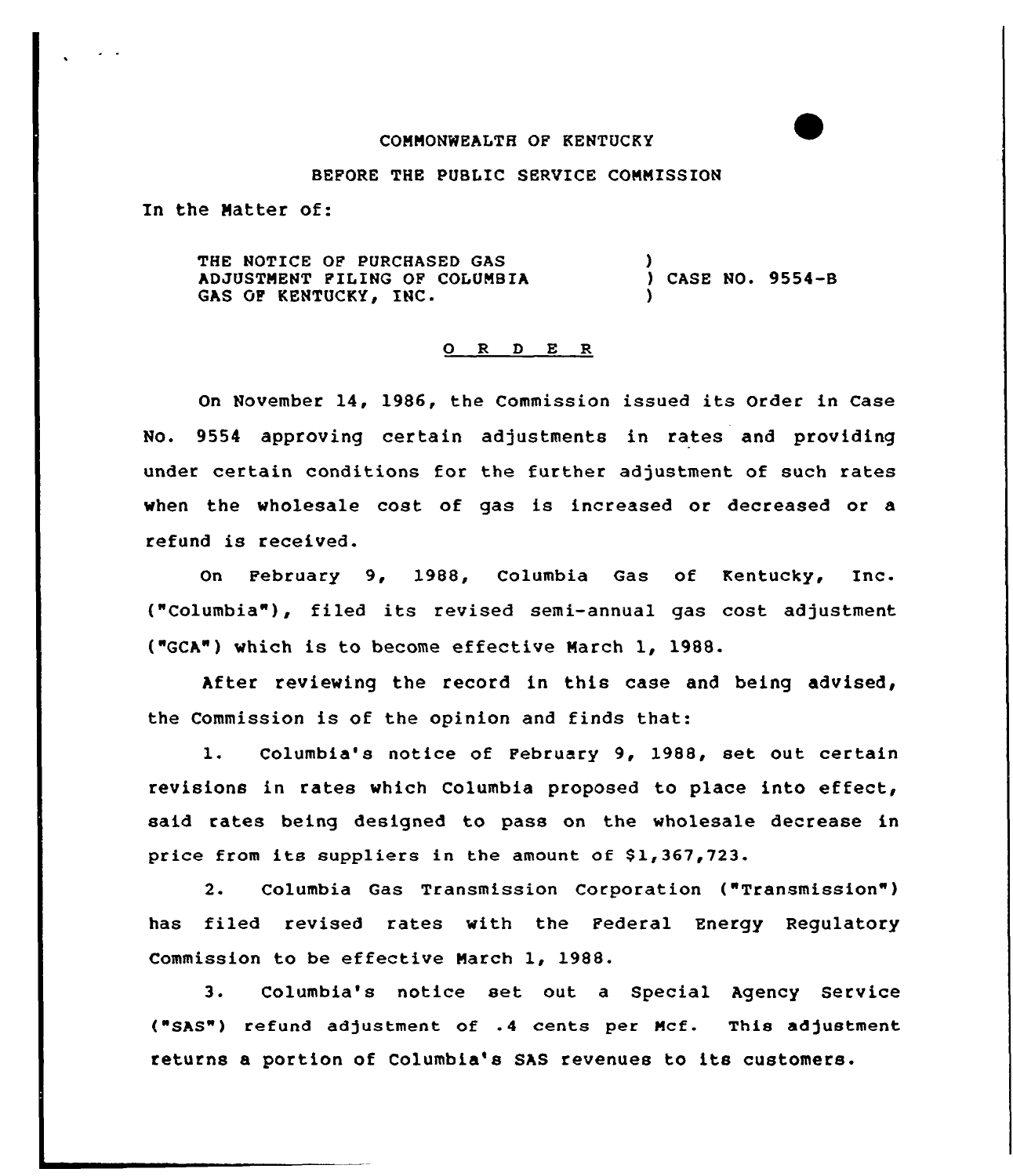4. Columbia's proposed gas cost recovery rate is a decrease of .98 cents per Ncf. This decrease represents the combined effect of the supplier decrease, actual cost, balancing and refund adjustments.

5. In calculating its expected gas cost, Columbia annualiced its purchased gas cost to reflect its intention to purchase decreased volumes from Transmission and increase the level of purchases from cheaper other sources. Columbia considered this adjustment necessary to avoid a large overcollection from its customers. This methodology has been approved in the past; it seems reasonable in this instance also and should be approved.

6- Columbia's adjustment in rates under the purchased gas adjustment provisions approved by the Commission in its Order in Case No. 9554, dated November 14, 1986, is fair, just, and reasonable and in the public interest and should be effective with gas supplied on and after March 1, 1988.

7. Given the changing market conditions in the natural gas industry and the increasing volumes of spot market purchases as opposed to purchases from traditional pipeline suppliers, the Commission will, now and in the future, require that. each Class <sup>A</sup> local distribution company file more comprehensive information as back-up for its actual adjustments. At the time of its next GCA filing, Columbia should provide back-up information for its Schedule 3.

8. In its filing, Columbia proposed to eliminate its Tariff Sheet No. 83. This sheet sets out the tariff rates of

 $-2-$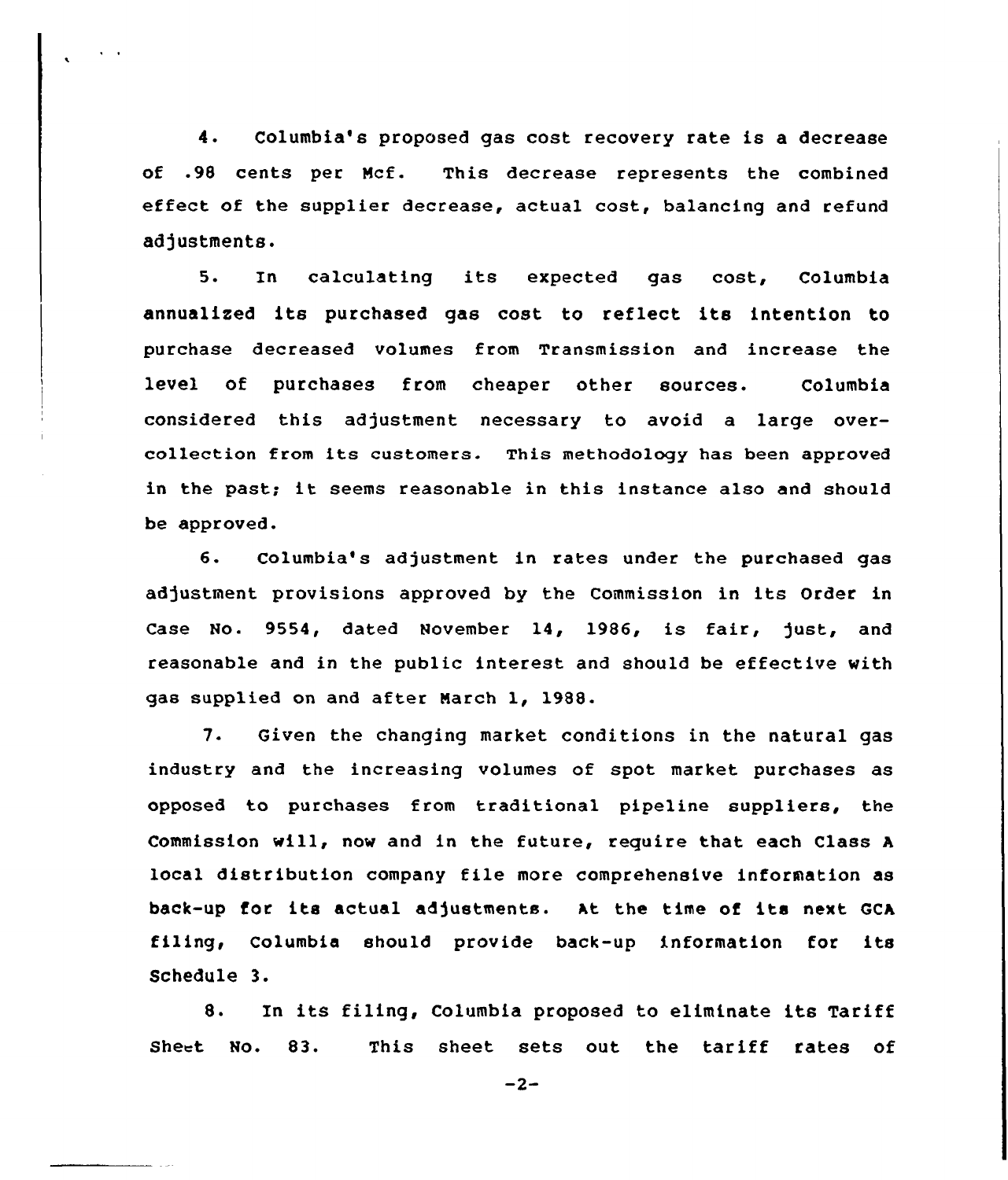Transmission. Columbia includes <sup>a</sup> copy of Transmission's tariff sheet with each filing which sets out all the rates charged to Columbia. Therefore, Columbia's proposal to eliminate Sheet No. 83 seems reasonable and should be allowed.

IT IS THEREFORE ORDERED that:

 $\hat{\boldsymbol{r}}$ 

 $\pm$ 

l. The rates in the Appendix to this Order be and they hereby are authorized effective with gas supplied on and after February 1, 1988.

2. Within 30 days of the date of this Order Columbia shall file with this Commission its revised tariffs setting out the rates authorized herein.

3. Columbia's methodology in annualizing purchases appears reasonable and should be allowed.

4. In its next filing and all subsequent filings, Columbia shall file the supplemental information requested herein.

5- Columbia's Tariff Sheet No. <sup>83</sup> be and it hereby is eliminated.

المتحاسب سأحب متحاولات والمستحدث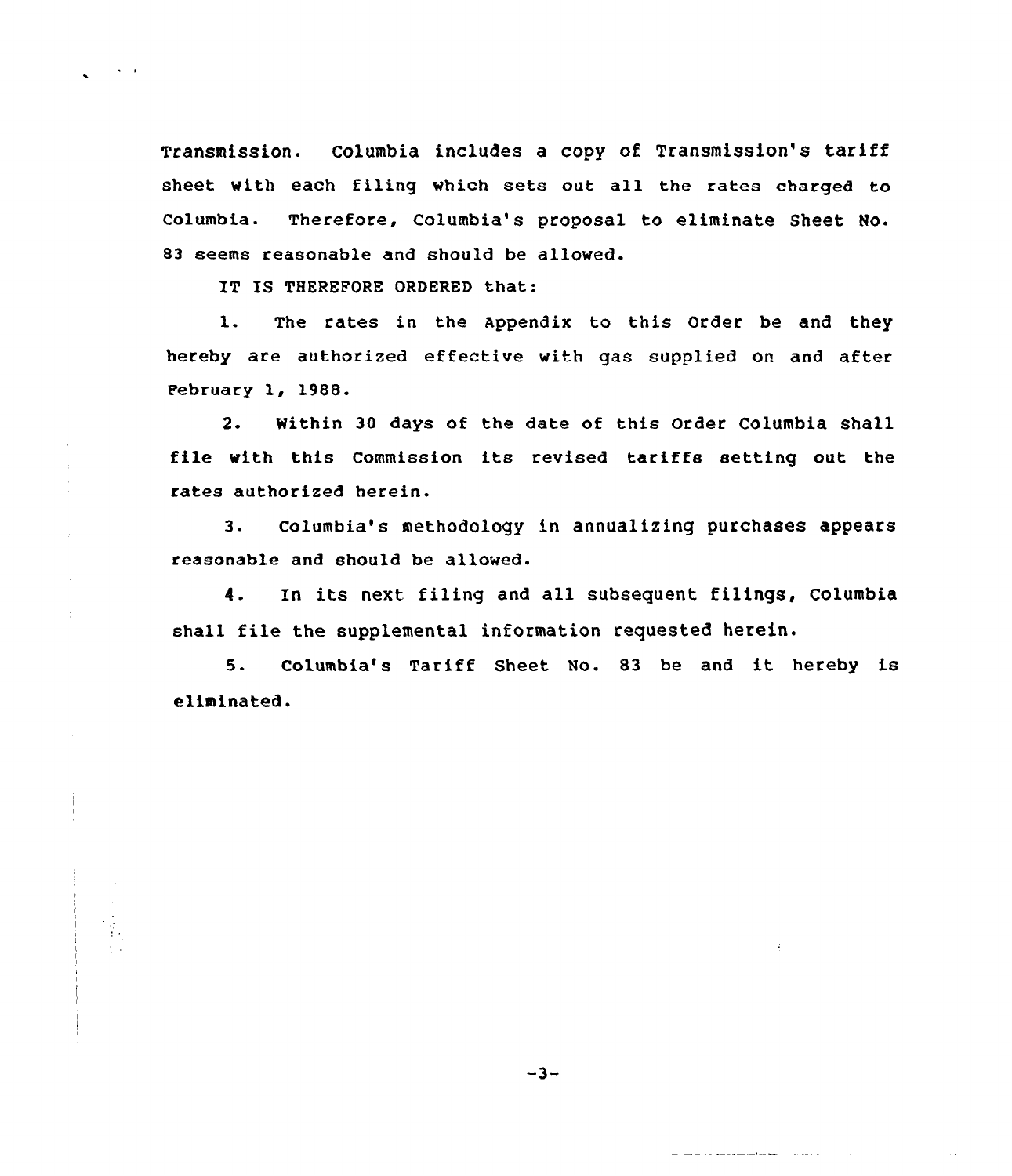Done at Frankfort, Kentucky, this 25th day of February, 1988.

PUBLIC SERVICE COMMISSION

Curlist D. Henryl Kalu, M.

Chairman

~ //JILL  $\overline{c}$ 

ATTEST:

Executive Director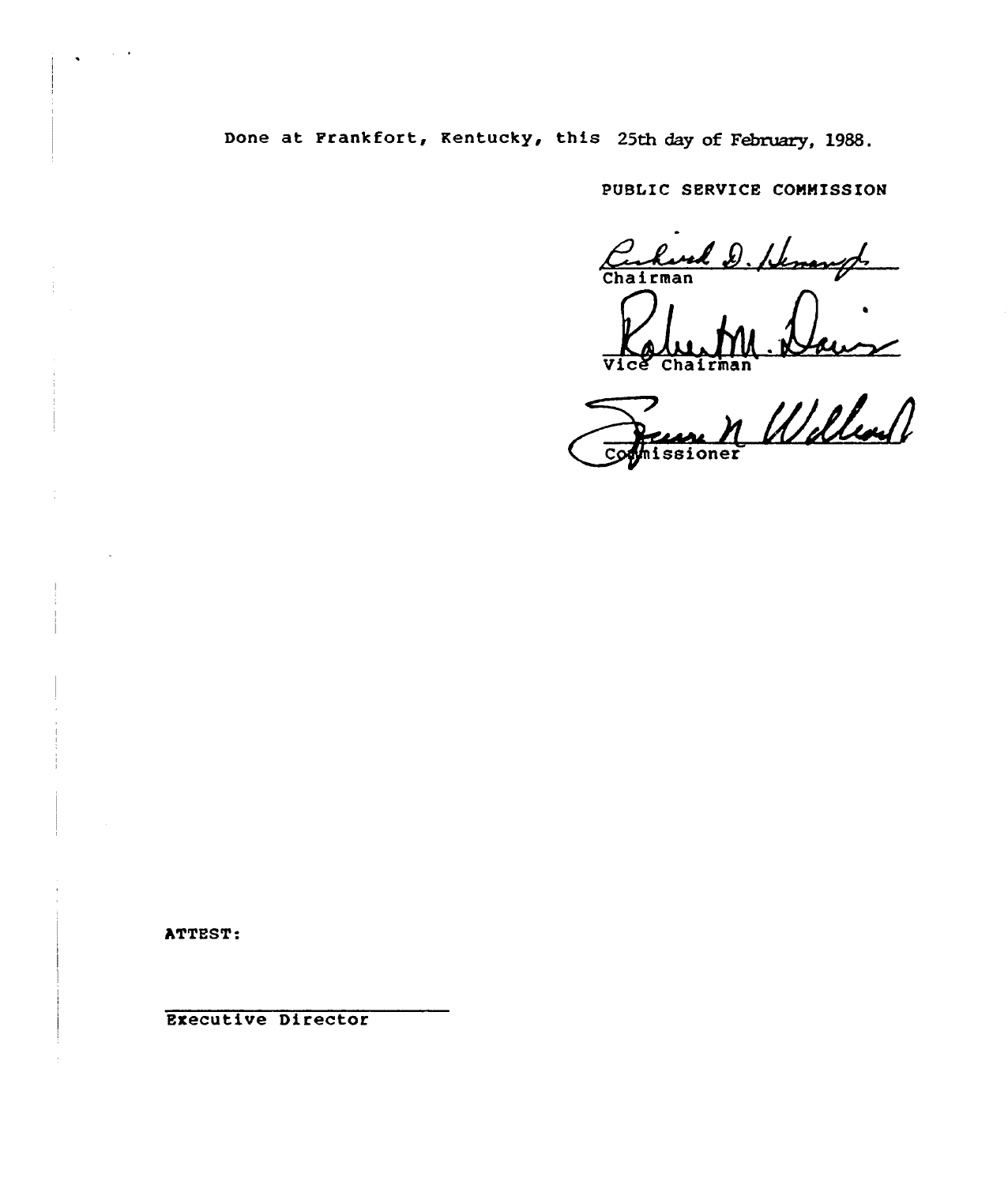#### APPENDIX

# APPENDIX TO AN ORDER OP THE KENTUCKY PUBLIC SERVICE COMMISSION IN CASE NO. 9554-B DATED 2/25/88

The following rates and charges are prescribed for the customers served by Columbia Gas of Kentucky, Inc. All other rates and charges not specifically mentioned herein shall remain the same as those in effect under authority of this Commission prior to the date of this Order.

## CURRENTLY EPPECTIVE BILLING RATES

|                                                                                          | Base Rate<br>Charge<br>s | Gas Cost<br>Adjustment 1/<br>Ş. | Total<br>Billing<br>Rate<br>\$ |
|------------------------------------------------------------------------------------------|--------------------------|---------------------------------|--------------------------------|
| <b>RATE SCHEDULE GS</b>                                                                  |                          |                                 |                                |
| Customer Charge:                                                                         |                          |                                 |                                |
| Residential                                                                              | 4.00                     |                                 | 4.00                           |
| Commercial or                                                                            |                          |                                 |                                |
| Industrial                                                                               | 10.00                    |                                 | 10.00                          |
| Volumetric:                                                                              |                          |                                 |                                |
| 2 Mcf/Month<br><b>First</b>                                                              | 1.2652                   | 3.4929                          | 4.7581                         |
| 48 Mcf/Month<br>Next                                                                     | 1.2352                   | 3.4929                          | 4.7281                         |
| Next 150 Mcf/Month                                                                       | 1.2052                   | 3.4929                          | 4.6981                         |
| All Over 200 Mcf/Month                                                                   | 1.1752                   | 3.4929                          | 4.6681                         |
| RATE SCHEDULE PI                                                                         |                          |                                 |                                |
| Customer Charge:                                                                         | 100.00                   |                                 | 100.00                         |
| Customer Demand Charge:<br>Demand Charge times<br>Firm Mcf Volume in<br>Customer Service |                          |                                 |                                |
| Agreement                                                                                |                          | 6.3531                          | 6.3531                         |
| Commodity Charge-All                                                                     |                          |                                 |                                |
| Volume                                                                                   | 0.3942                   | 3.4929                          | 3.8871                         |